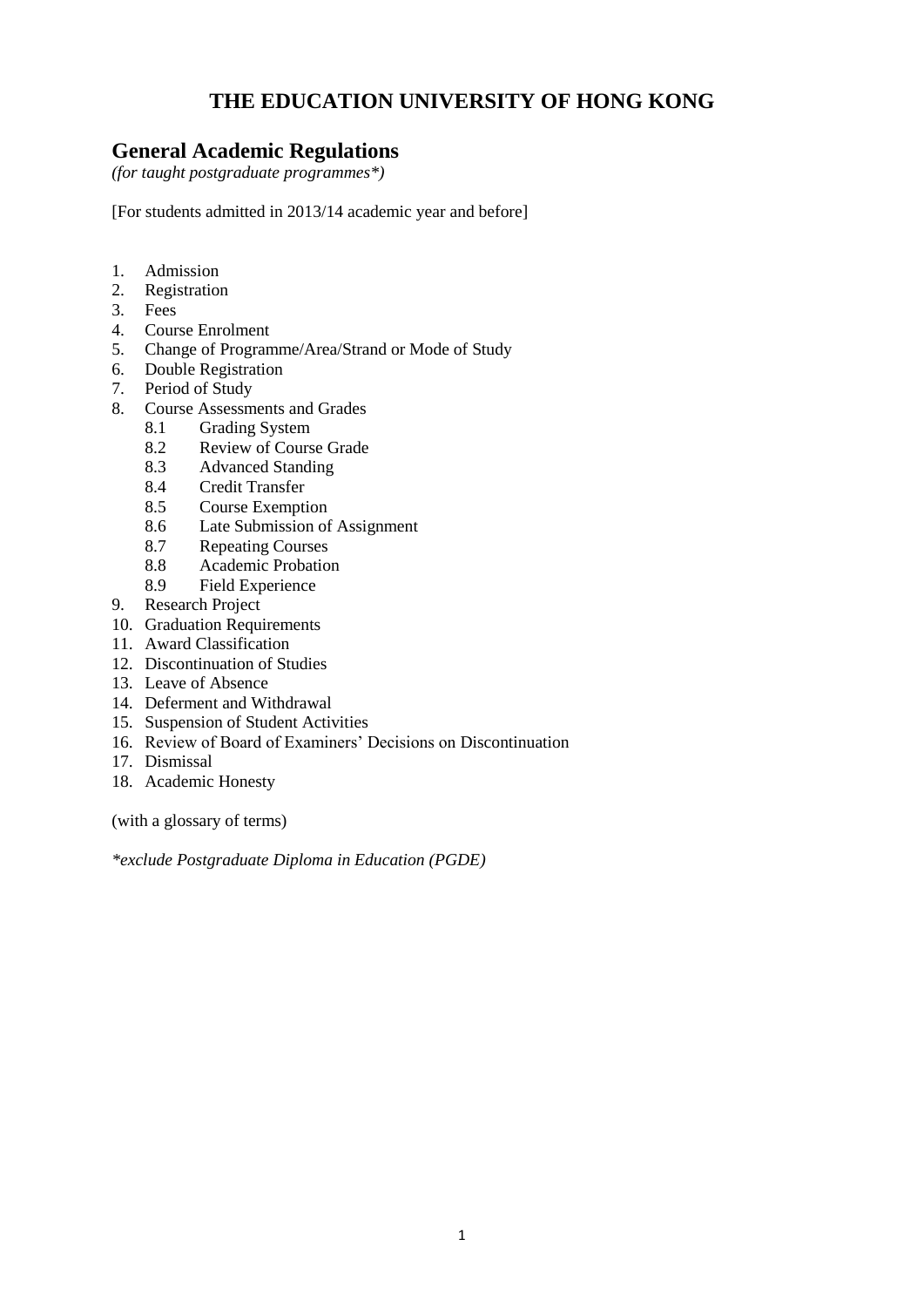# **1. Admission**

1.1 Applicants for admission to a programme of the University are required to meet the stipulated entrance requirements of the programme. A waiver may be given to applicants with specific talents or achievements and a wealth of experience as defined in the specific programme entrance requirements. The University does not discriminate on the basis of age, gender, race, nationality, religion, ethnic origin or disability upon admission. Students with disabilities are encouraged to inform the University of their needs so that timely assistance may be provided.

# **2. Registration**

- 2.1 After being accepted by the University for admission to a programme, applicants must pay the requisite fees and complete the registration procedures as prescribed by the University. Current students will be re-registered automatically each semester throughout the period of study if fees have been paid up to date.
- 2.2 Each student is issued with a Student Identity Card. The Card enables a student to gain access to the University's facilities such as the Library, sports centre, and student halls.
- 2.3 Classes for all programmes are normally scheduled from Monday to Saturday including daytime and evenings.

# **3. Fees**

3.1 Once admitted to the University, students are normally required to pay the following fees:

| <b>Admission Acceptance Fee</b> | Payable by a stipulated due date upon offer of<br>admission |
|---------------------------------|-------------------------------------------------------------|
| <b>Tuition Fee</b>              | Please refer to the specific programme handbook             |
|                                 | for tuition fee payment                                     |
| <b>Caution Money</b>            | A deposit to make good any outstanding debts to             |
|                                 | the University incurred in, for example, damage to          |
|                                 | the property of the University. Unused caution              |
|                                 | money is converted to graduation fees                       |
| <b>Continuation Fee</b>         | A fee required for students who are allowed to              |
|                                 | retain their student status without having to attend        |
|                                 | any courses in the programme, e.g. cases of                 |
|                                 | deferment of studies, cases pending for graduation          |
|                                 | and cases with suspension of studies.                       |
| Students' Union Membership Fee  | An annual fee chargeable to full-time students              |
| <b>Graduation Fee</b>           | A lump sum to cover the cost of congregation,               |
|                                 | including the cost of an award certificate; the             |
|                                 | lump sum can be covered by caution money                    |
|                                 | subject to no outstanding claims                            |
| <b>Other Fees</b>               | Information available on the websites of related            |
|                                 | units                                                       |

3.2 Students who fail to settle overdue fees without prior approval will be treated as having unofficially withdrawn from the programme. An administration fee will be charged to these students for them to reinstate their student status in addition to the full settlement of overdue fees. Unofficially withdrawn students with prolonged overdue fees will be required to re-apply for admission to their programmes.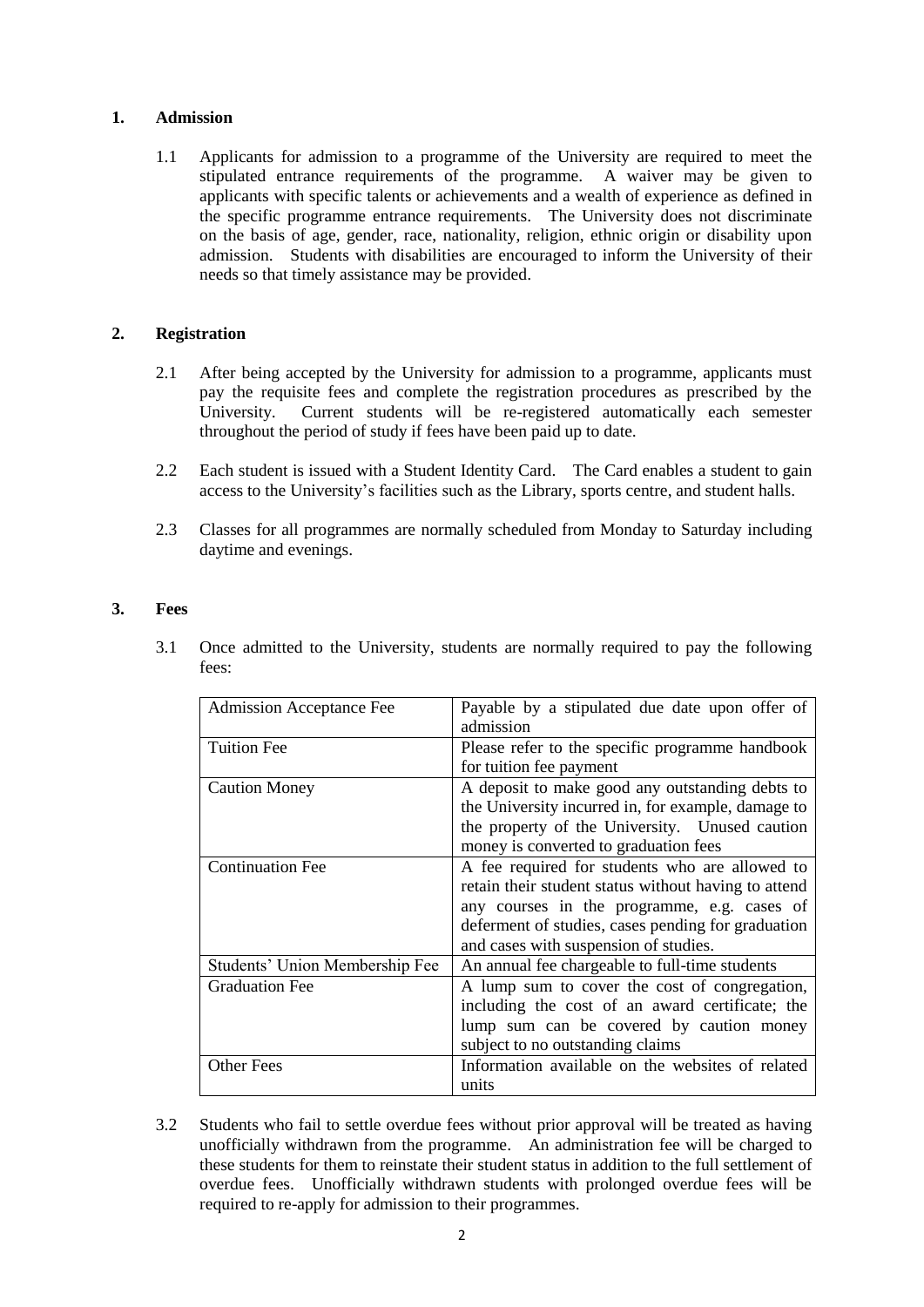## 3.3 Tuition Fees Arrangements under Special Circumstances

- 3.3.1 Credit Transfer & Course Exemption
	- (i) Credit Transfer

No waiver of fees for credit transfer. For tuition fees charged according to the number of credits taken, fees would not be collected if credit transfer has been granted for the course.

(ii) Course Exemption

As students must replace the exempted course with another course of the same credit value, tuition fees for the substitute course taken will be charged and it does not involve any waiver of fees.

- 3.3.2 Deferment of Studies
	- (i) If the application for deferment of studies is submitted before the completion of the first half of a semester according to the academic calendar of the programme, any tuition fees paid for the deferred semester will be carried forward.
	- (ii) If the application for deferment of studies is submitted after the first half of a semester, the tuition fees paid for the deferred semester will not be refunded nor carried forward to the resumed semester; tuition fees not paid for the deferred semester have to be paid when resuming studies.
- 3.3.3 Withdrawal of Study

For application submitted after the commencement of a semester, students are required to pay the full tuition fees for the whole semester and other outstanding fees before such applications will be processed.

3.3.4 Add/Drop Courses

Students are required to pay the full tuition fees for any courses dropped after add/drop period of the programmes.

3.3.5 Discontinuation

Tuition fees for the semester that the student is officially discontinued will be waived.

## **4 Course Enrolment**

- 4.1 Students must ensure the completion of course registration before the course starts. Students who have not registered for any course in a semester (for full-time students) / two consecutive semesters (for part-time students) (excluding the summer session) will be considered to have withdrawn from their programme at the University unless deferment of studies has been approved by the relevant Associate Dean.
- 4.2 Students are required to view the Consolidated e-Billing in The Portal which includes all fees/charges such as tuition fees, hall fees, caution money, etc. in one billing. Students should settle the payment on or before the specified deadline. Tuition fees paid are non-refundable.
- 4.3 Registration in some courses is restricted to students having the necessary prerequisites.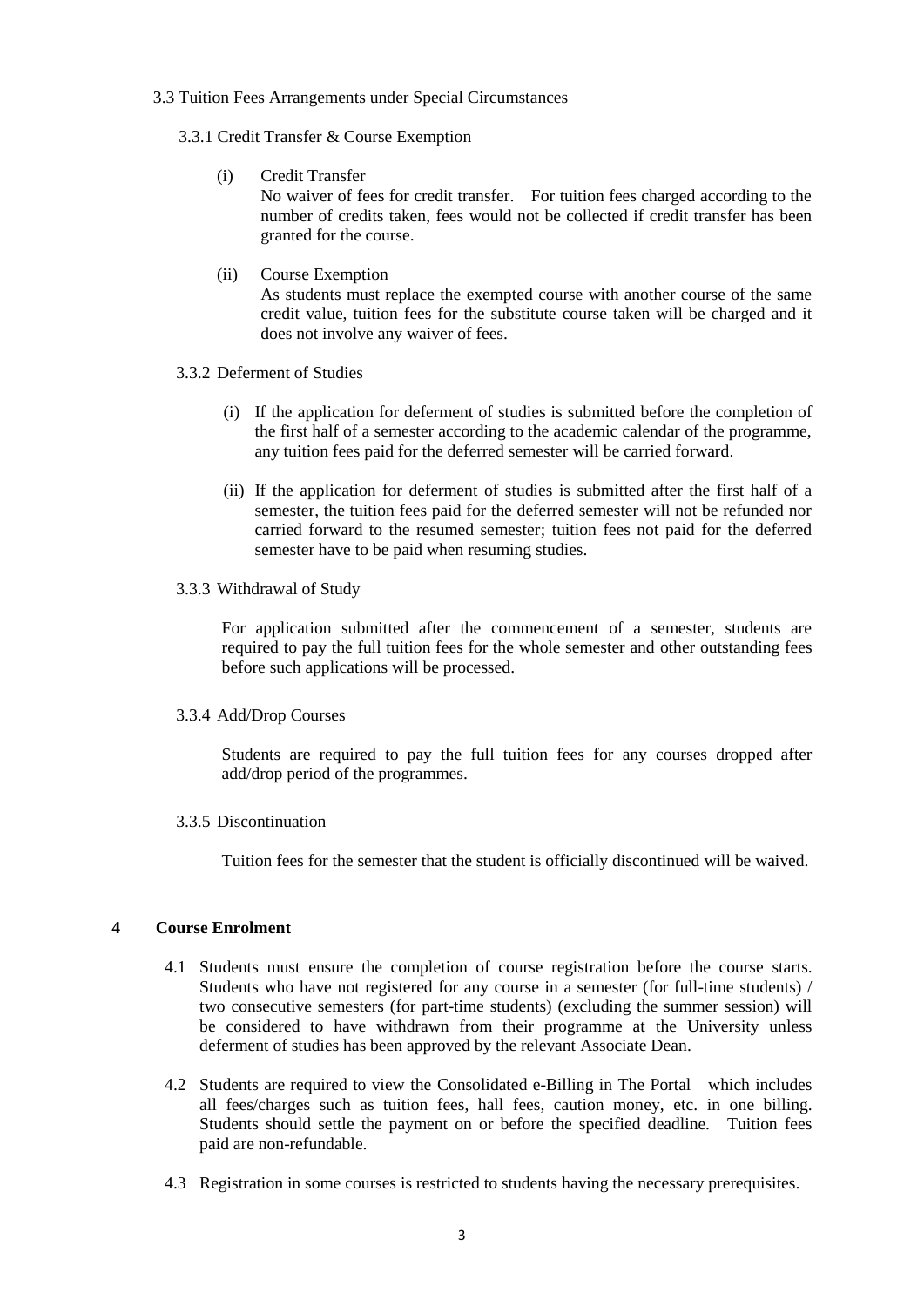- 4.4 Students can add or drop a course during the add-drop period, normally the first two weeks in a regular semester. Students are permitted to drop a course after the add-drop period but before the examination period or the deadline for submission of final assignments or presentation, whichever applicable, only for strong personal reasons, such as serious illnesses; the grade W (Withdrawn) will be recorded on the students' transcript.
- 4.5 Failure to attend a course does not automatically result in the course being dropped. Please refer to para 13.1 for the regulation on Leave of Absence.
- 4.6 A visiting student is not enrolled in any particular programme, but may take courses. Students who have completed their programme but wish to take further courses will be considered as visiting students.

# **5 Change of Programme/Area/Strand or Mode of Study**

5.1 New students will normally not be considered to transfer to another programme if the programmes are offered in the same mode of study and programmes of the same academic level during their first semester of registration.

A current student, who wishes for special reasons to change from one programme/area/strand or mode of study to another during the course of study should meet the stipulated requirements and consult the relevant Programme Leaders/Coordinators for advice and approval on the change and acceptance of programmes/area/strand.

## **6 Double Registration**

6.1 Students who are enrolled in any full-time award-bearing programmes (lasting for one year or longer) of the University are not permitted to simultaneously register for another qualification at the University or a post-secondary qualification at any institutions except with prior approval by the Registrar before the commencement of the semester. Violation of this regulation will lead to discontinuation of studies from the University. In case of doubt, students should seek advice from the Registry.

# **7 Period of Study**

- 7.1 The length of a programme is stipulated in the curriculum. To complete the curriculum, students are required to complete satisfactorily all the specified course requirements including coursework, school attachment, block practice, internship or similar activities, as applicable.
- 7.2 Normally, there are two semesters in each academic year for academic activities, such as coursework, field experience, overseas immersion, internship and summer institute.
- 7.3 The maximum period of study for a programme will be determined as follows:

| <b>Normative Length of Programme</b> | <b>Maximum Period of Study</b> |
|--------------------------------------|--------------------------------|
| year                                 | 2 years                        |
| 1.5 years                            | 3 years                        |
| 2 years                              | 4 years                        |
| 3 years                              | 5 years                        |
| years                                | vears                          |

*The above table is not applicable to Research Postgraduate Programmes*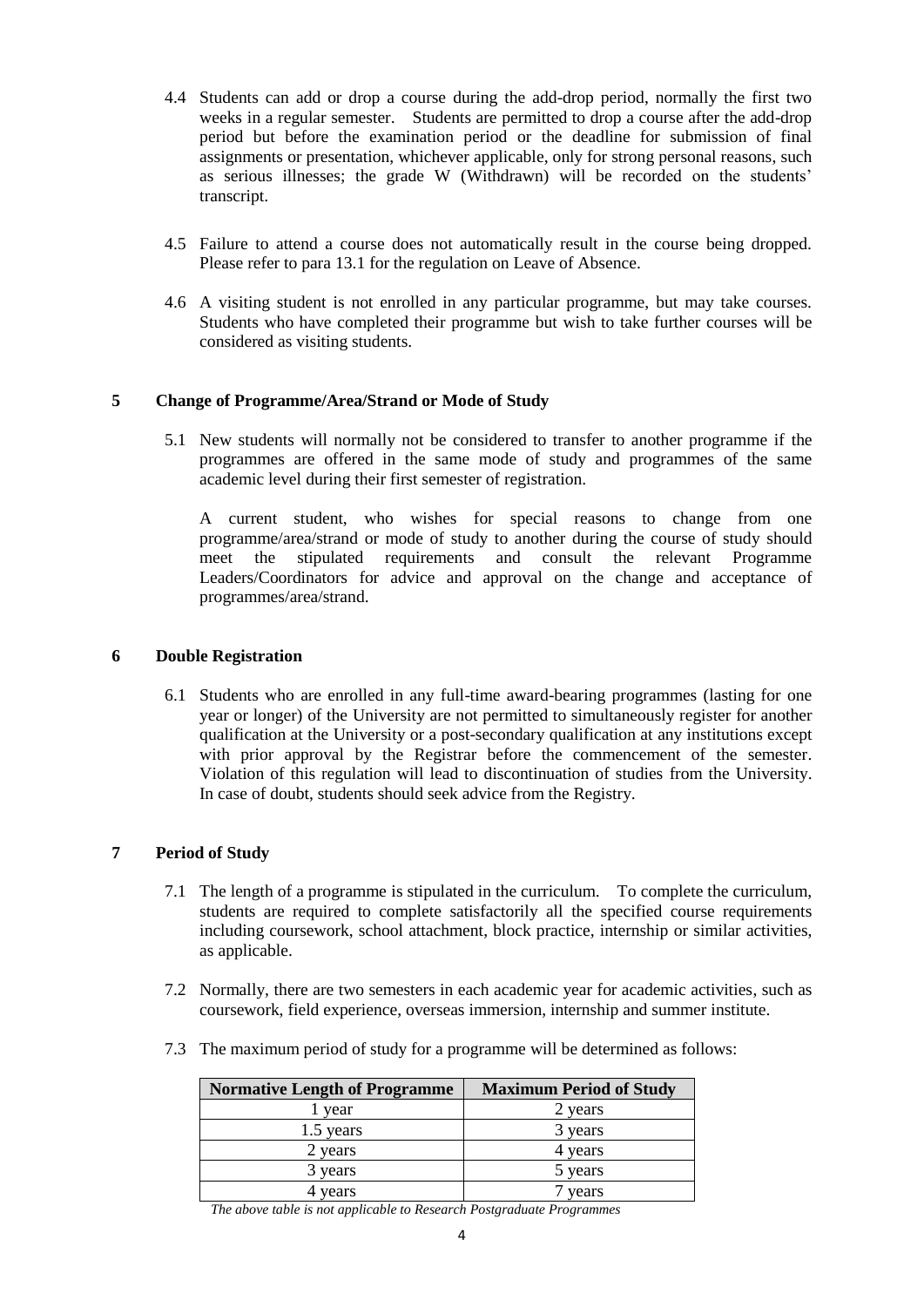- 7.4 Students are expected to graduate within the stipulated period of study. Any approved long leave of absence, including deferment of study, will be counted towards the period of study. Students who fail to complete a programme within the maximum period of study will normally be required to discontinue their studies at the University (as stipulated in 12.1(iii)).
- 7.5 Students who wish to extend their period of study beyond the maximum programme duration are required to apply in writing to obtain prior approval from the Programme Leader/Coordinator. Likewise, students who wish to pursue a fast track to complete a programme below its normal period of study should obtain prior approval accordingly.

# **8 Course Assessments and Grades**

- 8.1 Grading System
	- 8.1.1 Students' performance in each course (except Field Experience#) is expressed in terms of the following system:

| <b>Course Grade</b> | Interpretation | <b>Grade Point Equivalent</b> |
|---------------------|----------------|-------------------------------|
| $A+*$               |                | 4.33                          |
| A                   | Distinction    | 4.00                          |
| $A-$                |                | 3.67                          |
| $B+$                |                | 3.33                          |
| B                   | Good           | 3.00                          |
| $B-$                |                | 2.67                          |
| $C+$                |                | 2.33                          |
| C                   | Satisfactory   | 2.00                          |
| $C-$                |                | 1.67                          |
| $D**$               |                | 1.00                          |
| F                   | Fail           | 0.00                          |

 $*$  Grade A+ is only given for outstanding performance in the course.

\*\* Grade D is the minimum level required for course progression.

# Pass or Fail will be given for grading Field Experience (not counted in Grade

Point Average or Grade Point Equivalent calculation)

| <b>Operational Grade</b> | Interpretation |
|--------------------------|----------------|
| DN                       | Distinction    |
| CR                       | Credit         |
| PS                       | Pass           |
| FL                       | Fail           |
| IP                       | In Progress    |
| YC                       | Complete       |
| YI                       | Incomplete     |
| W                        | Withdrawn      |
| x                        | Exempted       |

- 8.1.2 Students' performance in the programme as a whole is described in a Programme Grade Point Average (GPA), which can be calculated by:
	- (i) multiplying the Grade Point Equivalent<sup>#</sup> (GPE<sup>#</sup>) for each course by the number of credit points (CPs) of the course (GPE x No. of CPs of the course); then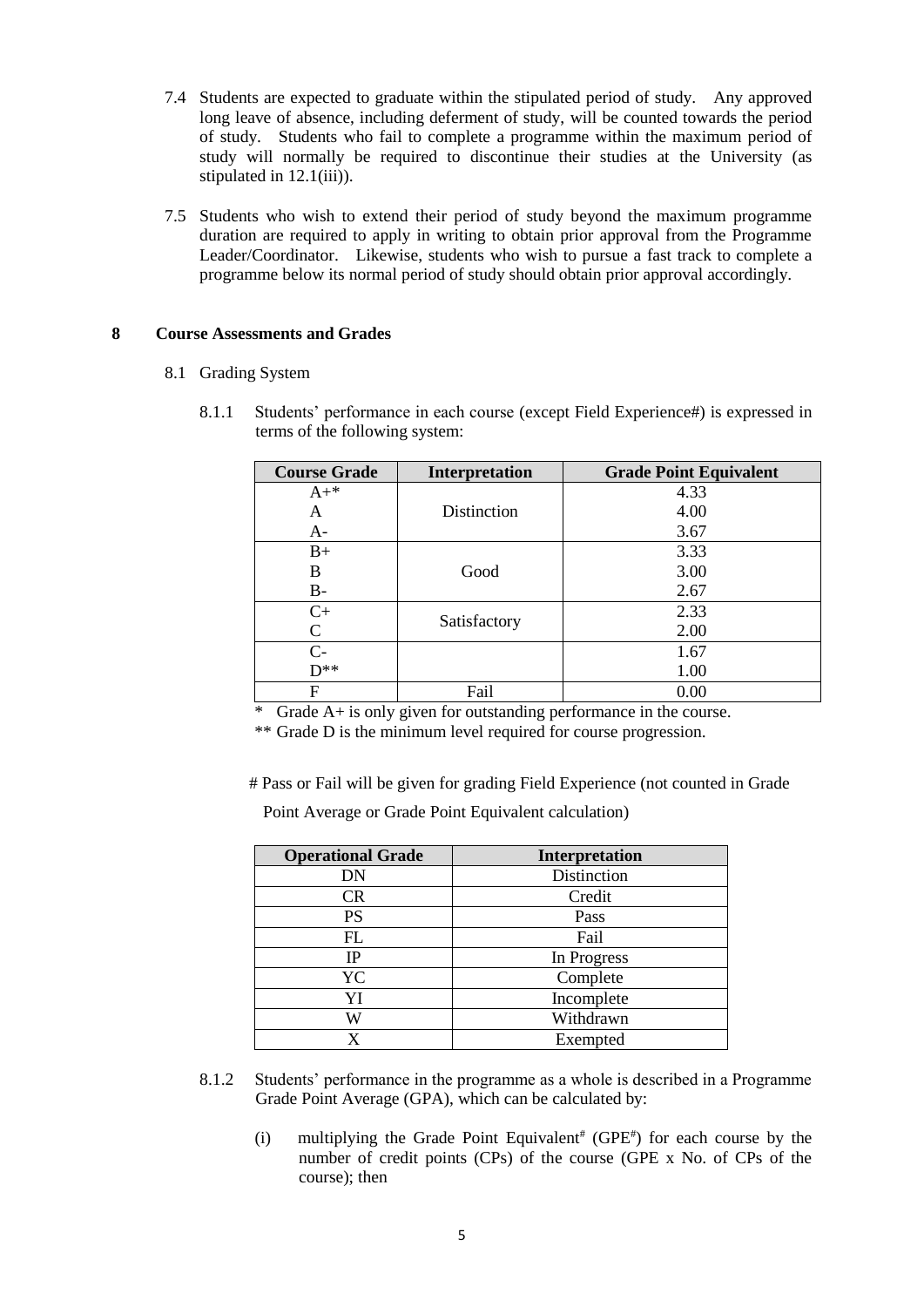- (ii) adding the corresponding figures for all the courses in the programme; then
- (iii) dividing that total by the total number of CPs in the programme (excluding Field Experience) as a whole, as indicated below:

Programme GPA  $=$   $-$ Sum of (GPE x Course CPs) for all courses in the programme Total no. of CPs in a programme (excluding Field Experience)

# Grade Point Equivalent - as given in the table in 8.1.1 above.

8.1.2.1 For the purpose of GPA calculation, the GPEs (Grade Point Equivalents) of any repeated courses and the corresponding credit points attempted will supersede those of the failed core courses.

*(applicable to students admitted in 2010/11 or before)*

8.1.3 Students' performance in a programme within a prescribed period of time, excluding courses without grade point equivalent, is described in a Programme GPA, which is calculated by the sum of the product of GPE earned for each course attempted (including failed courses) and its credit points within a programme, divided by the total number of credits attempted within a programme:

Programme  $GPA =$   $\frac{\text{Sum of (GPE x Course CP) within a programme}}{\text{Total no. of CPs within a programme}}$ 

8.1.3.1 Students' performance in their course of study within a prescribed period of time, excluding courses without grade point equivalent, is described in a Cumulative GPA, which is calculated by the sum of the product of GPE earned for each course attempted (including failed courses) and its credit points, divided by the total number of credits attempted:

Cumulative GPA =  $\frac{\text{Sum of (GPE x Course CP)}}{\text{Total no. of CPs}}$ 

*(applicable to students admitted in 2011/12 or after)*

- 8.1.4 When a student has taken more Elective courses than what is prescribed in the graduation requirement, the Elective courses with better grades will be counted towards the GPA for determining the award classification).
- 8.2 Review of Course Grade
	- 8.2.1 Resolving grade disagreements with the lecturers concerned

A student who disagrees with a course grade should approach the course lecturer or Field Experience Supervisor concerned immediately after the announcement of the assessment results approved by Board of Examiners. The course lecturer or Field Experience Supervisor may recommend a grade adjustment if he/she finds any technical errors (such as wrong score entries, or calculation errors when totalling marks) or after hearing the student's representation. Recommendations for grade adjustments should reach the Head of department/centre/office or Field Experience Coordinator concerned with justifications for approval. The student will be informed of the result as soon as possible.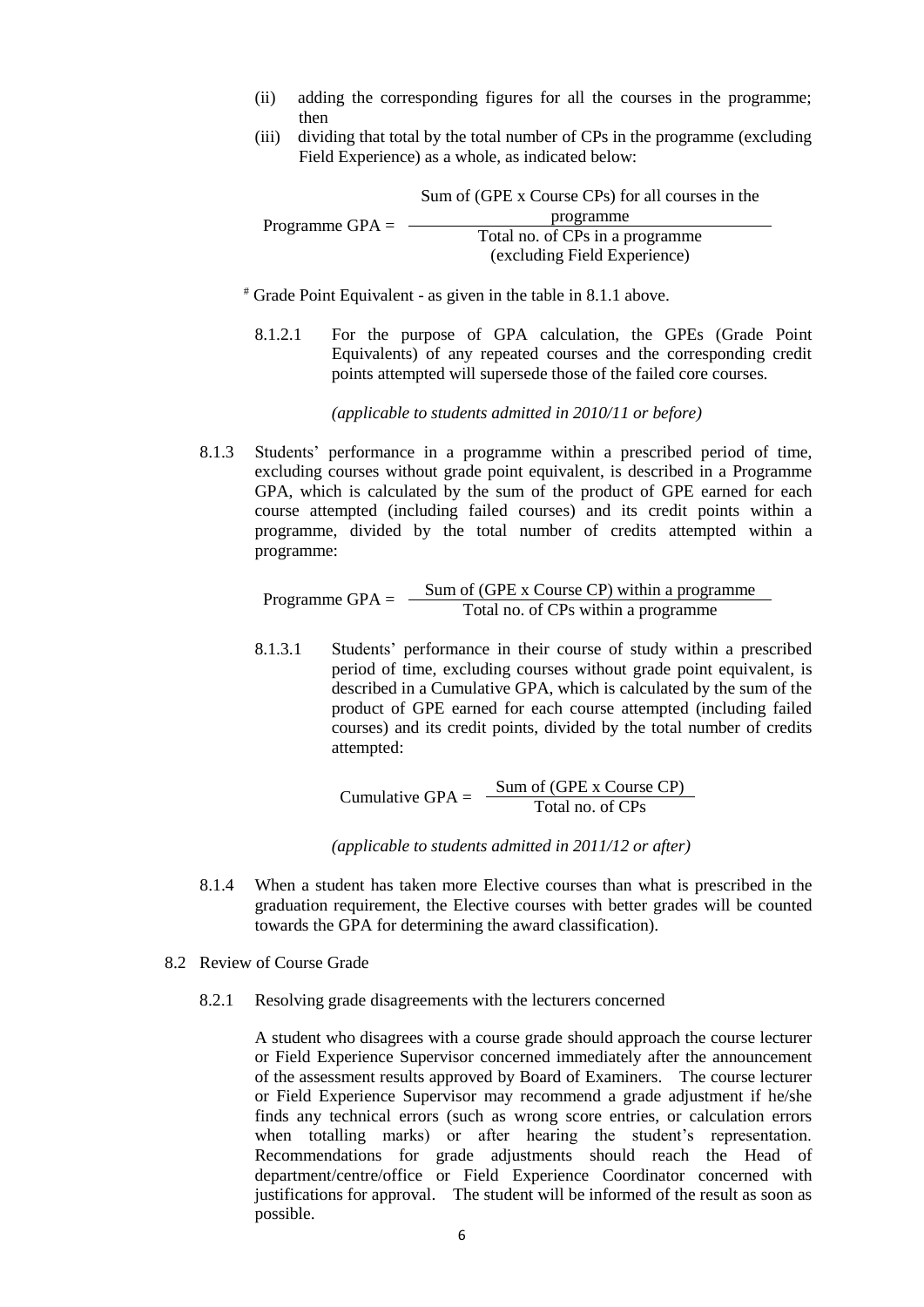#### 8.2.2 Formal procedures on grade reviews

If the student remains dissatisfied with the outcome after contacting the course lecturer or Field Experience Supervisor according to the procedures in paragraph 8.2.1, he/she may request for a formal review of his/her course grade(s), for one or more of the following reasons:

- (i) the assessment result has been caused by a material error or irregularity in marking;
- (ii) the assessment was not conducted in accordance with the General Academic Regulations and the assessment scheme for the programme concerned; and
- (iii) there are special circumstances which the student has not been able to present to the relevant Board of Examiners prior to the decision being made.
- 8.2.3 The formal request for a grade review should be made by the student to the Dean of Graduate School (for MEd/EdD) / Faculty Dean (for other self-funded taught master's programmes) in writing within 14 working days after the announcement of the assessment results approved by Board of Examiners.
- 8.2.4 Upon receipt of the request, the Faculty Dean/Dean of Graduate School will pass it to the faculty/department/centre/office concerned. In light of the faculty/department/centre/office's response, the Faculty Dean/Dean of Graduate School will decide whether there are prima facie grounds for review. If so, the Faculty Dean/Dean of Graduate School will inform the Chairperson of the respective Board of Examiners for follow-up action.
- 8.2.5 The Chairperson of the Board of Examiners will either re-convene the Board of Examiners meeting or form a Review Panel to hear the case. The Review Panel should involve at least the Faculty Dean/Dean of Graduate School or a senior academic staff nominated by the Faculty Dean/Dean of Graduate School as Chairperson. The student concerned will be invited to attend the hearing with the right to be accompanied by one other current student or staff of the University. In the case of internal disagreements or other exceptional circumstances, an external view may be sought.
- 8.2.6 The Board of Examiners after consideration of the case will inform the student of the result normally within one month of the student's request for review. Grades after review may be upgraded, downgraded or left unchanged. The decision of the Board of Examiners is final.
- 8.3 Advanced Standing
	- 8.3.1 Advanced standing will be granted to applicants who have completed a recognized programme at the University or other institutions before admission to the University's programme. Upon approval for advanced standing, the credits obtained from the recognized courses will be transferred to the programme of study and the minimum programme requirements in credits will be reduced. Students are allowed to complete the programme within a shorter period of time. Students who are admitted with advanced standing will not be eligible for credit transfer or course exemption at a later stage on the basis of their entry qualifications.
- 8.4 Credit Transfer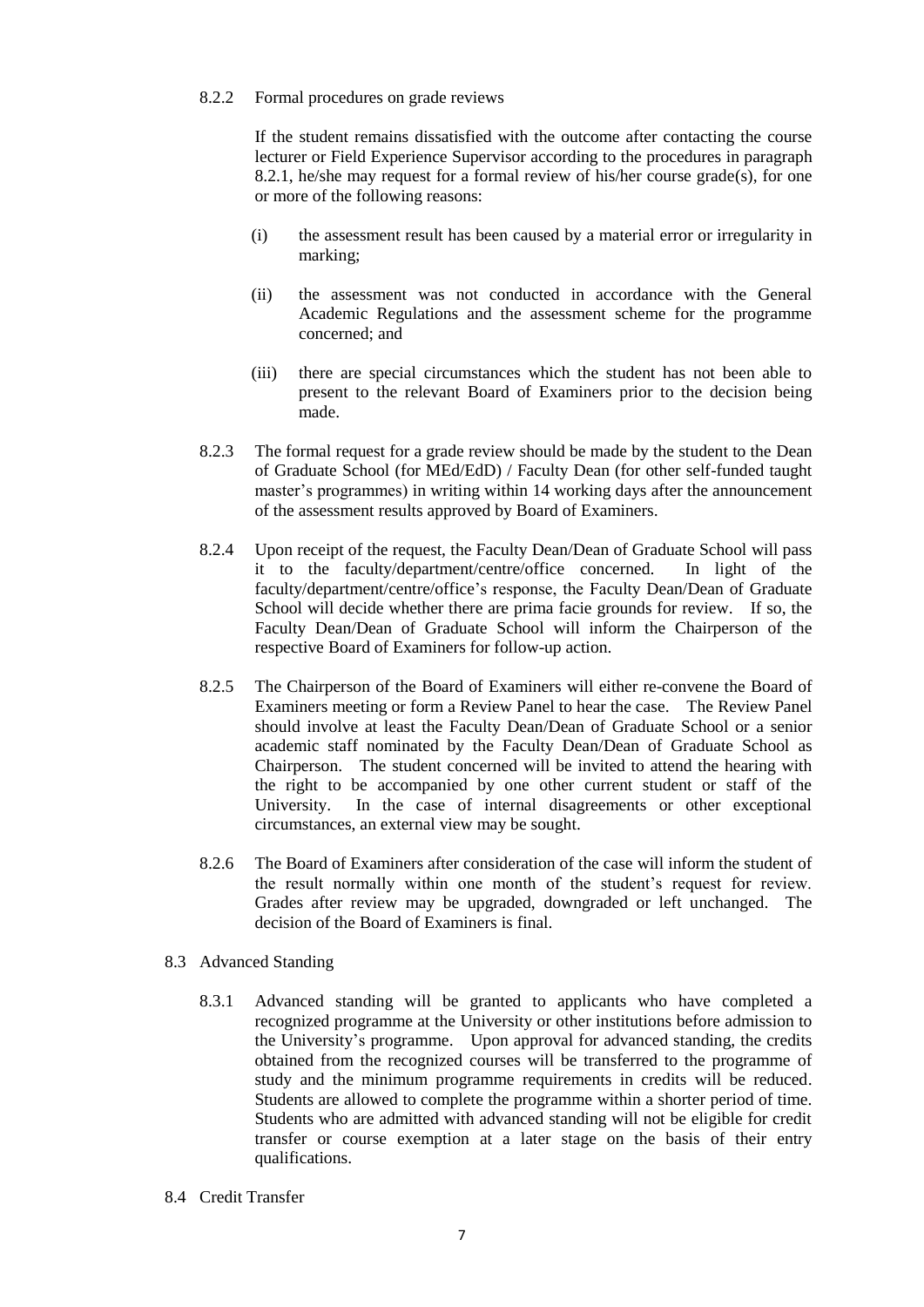- 8.4.1 Credit Transfer may be granted for courses completed successfully at the University previously or another accredited tertiary institution.
	- 8.4.1.1 The transferred courses will appear on the student's transcript. The credit points transferred will be counted towards the graduation requirements but will be excluded from the calculation of the student's GPA. Students may apply for credit transfer within the first two weeks of each semester in each academic year. For courses on offer in the summer semester, applications should be submitted one week before the commencement of the semester.
	- 8.4.1.2 The total number of credit points transferred will not exceed 50% of the total credit points of the programme. For detailed arrangements, please refer to the guidelines as specified by individual programme.
	- 8.4.1.3 Credits previously used to satisfy the requirements of other academic qualifications cannot be transferred.
- 8.5 Course Exemption
	- 8.5.1 Course Exemption may be granted for courses completed in other institutions for recognized qualifications. Students who are so exempted must replace the exempted course with a course of the same credit value. The exempted courses will not appear on the student's transcript and will be excluded from the calculations of GPAs.
- 8.6 Late Submission of Assignment
	- 8.6.1 Students who wish to submit an assignment later than the due date should obtain permission in advance from the course lecturer; otherwise, this will be treated as failure to submit the assignment as required.
	- 8.6.2 The grade of all assignments submitted late with the approval of course lecturers may be lowered, on a case-by-case basis, by up to one full grade.
	- 8.6.3 Students who fail to obtain prior approval will be given a "fail" grade (grade F) for late submission or non-submission of assignments.
- 8.7 Repeating Courses
	- 8.7.1 Students may be required by the Board of Examiners to repeat the failed courses or courses with a low grade (i.e. C- or D) to fulfil programme graduation requirements.
	- 8.7.2 Normally, students are not allowed to retake a course completed and passed in a previous semester, unless it is required by the Board of Examiners. They may be asked to take other courses to improve their GPA.
	- 8.7.3 Students who repeat a failed course are required to retake the full range of course activities, including attendance at lectures and all stipulated assessment tasks.
	- 8.7.4 The maximum number of courses allowed to be repeated in an academic year, in order to redeem the failed course(s) or to improve the GPA through make-up for Grade C- or D shall be two.
- 8.8 Academic Probation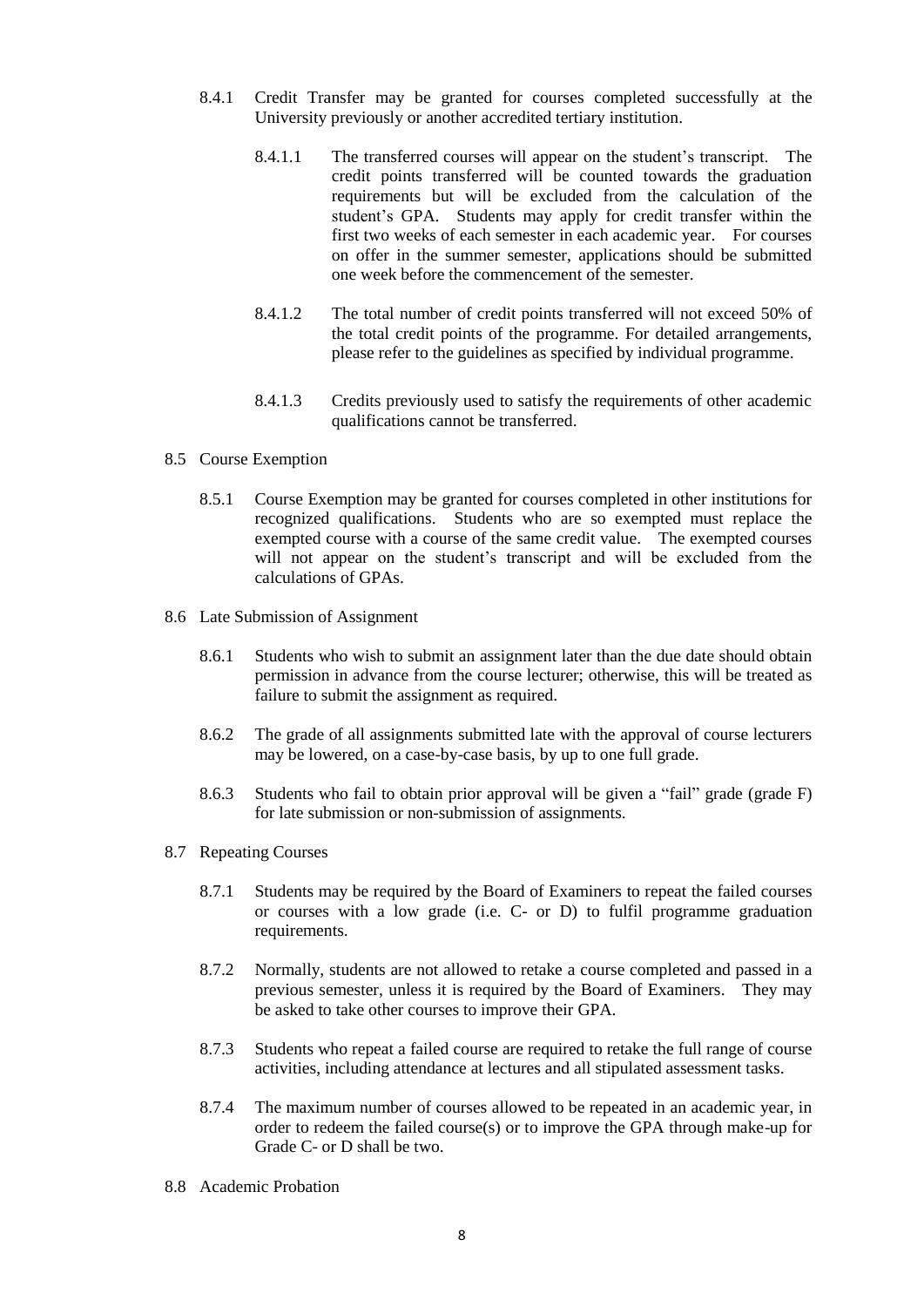- 8.8.1 Students will be put on academic probation in the following semester when their Programme GPA is below 2.00. They will be required to take the minimum credit points (i.e. one course) in the probation semester. Those who wish to take more credit points than what is stipulated in the programme should seek prior approval from their Programme Leader/Coordinator.
- 8.8.2 The academic probation status will be lifted, when a student obtains a Programme GPA of 2.00 or above at the end of the probation semester. Otherwise, his/her study will normally be discontinued by the University (as stipulated in 12.1(i)).
- 8.9 Field Experience
	- 8.9.1 Field Experience is a salient component of some taught postgraduate programmes. Students should respect and observe the regulations of the schools/units/institute where they take their block practice, and display appropriate professional knowledge and attitude. Any misconduct, upon verification, will be subject to disciplinary action, up to and including immediate dismissal from the University.
	- 8.9.2 Students' performance in Field Experience will be graded as follows:

Students' overall performance in Field Experience will be based on the grade in the final Block Practice/Field Experience/Practicum or the overall grade in the Block Practice/Field Experience/Practicum (whichever applicable) adopting a grading system of pass/fail.

# **9 Research Project**

- 9.1 Specific guidance for preparation, presentation (if applicable), submission, and assessment of research project is specified in the corresponding course outline.
- 9.2 The research project should be completed within the stipulated period as specified by the respective programme.
- 9.3 If a student has been approved to complete the research project beyond the stipulated period, a Course Extension Fee as specified by the respective programme is required.
- 9.4 For completing dissertation and thesis or produce other publications, students should comply with Guideline on Ethnics in Research as stipulated by the University's Human Research Ethics Committee.

# **10 Graduation Requirements**

- 10.1 Students are responsible for the completion of all the graduation requirements of the programme in which they are officially enrolled. To graduate, students must:
	- (i) achieve the minimum number of credit points required by the programme and satisfy all other stipulated programme requirements such as Field Experience, language exit requirements, and Dissertation/Thesis/Research Project (if applicable);
	- (ii) obtain a Programme GPA of 2.00 or above.
- **11 Award Classification**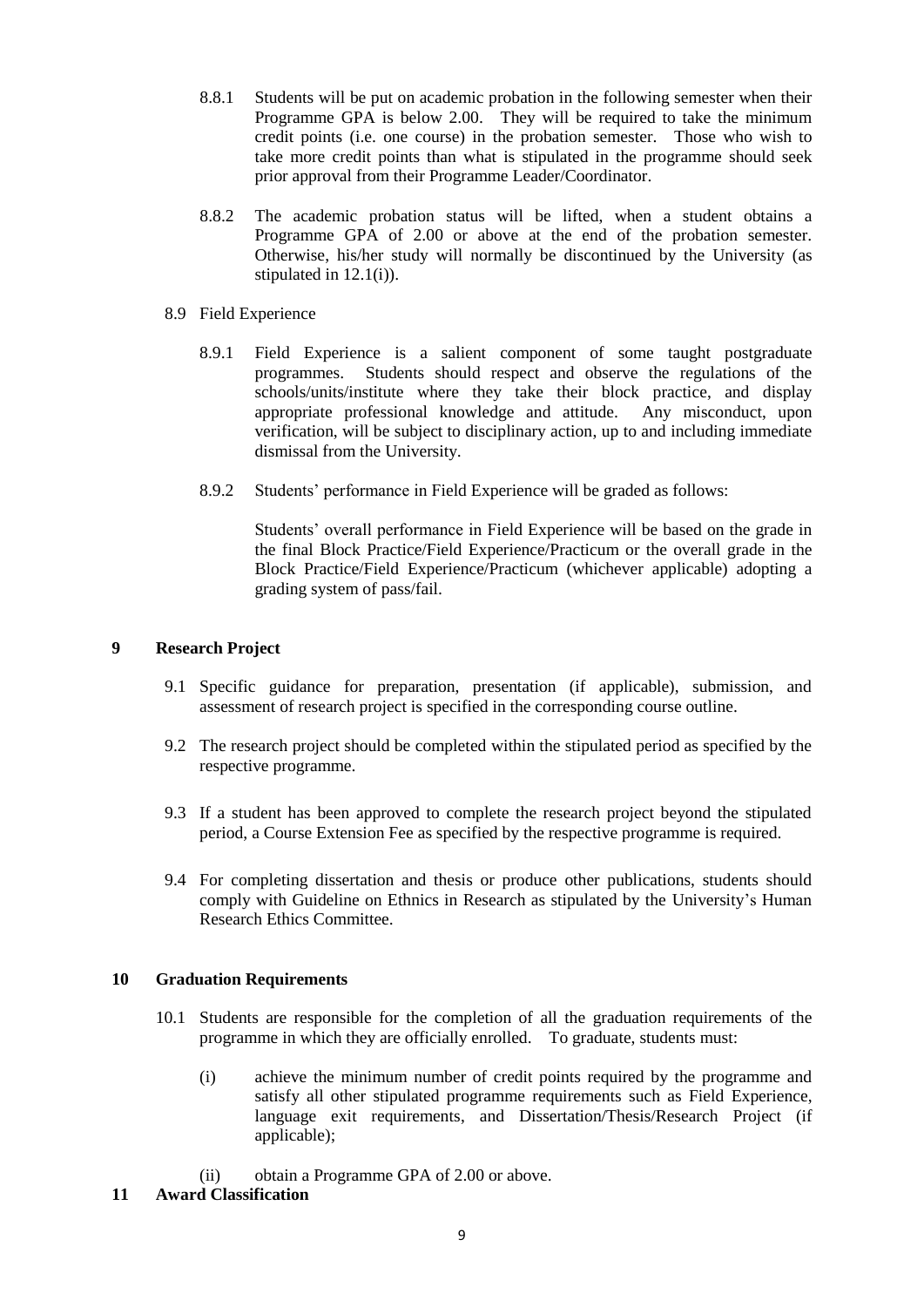11.1 The Board of Examiners recommends classifications of award in accordance with the following guidelines:

| <b>Award Classification</b> | <b>Overall GPA</b> |
|-----------------------------|--------------------|
| Distinction                 | 3.40 and above     |
| l Credit                    | $12.70 - 3.39$     |
| Pass                        | $12.00 - 2.69$     |

#### **12 Discontinuation of Studies**

- 12.1 A student will normally be required to discontinue his/her studies at the University if he/she:
	- (i) fails to have his/her academic probation lifted at the end of the probation semester*;* or
	- (ii) has received warning(s) but has failed to improve to meet the expectations of the University with respect to professional and personal behaviour; or
	- (iii) has exceeded the maximum period of study without prior approval as stipulated in 7.4; or
	- (iv) has simultaneously registered for another qualification at the University or a post-secondary qualification at any institutions without prior approval as stipulated in 6.1.
	- (v) fail again any of the repeated courses, including field experience.
- 12.2 Normally, students who are required to discontinue their studies at the University will not be considered for re-admission to the same programme in the following three academic years.

## **13 Leave of Absence**

- 13.1 In exceptional circumstances where students need to take a leave of absence for 30% of scheduled classes/lectures or more, students should inform their course lecturers and are required to obtain prior approval from the Programme Leader/Coordinator by submitting a leave application form.
- 13.2 Students who are absent for 30% of scheduled classes/lectures or more in a course without prior permission (as stipulated in  $13.1$ ) will be given a grade F (Fail) by their course lecturers. The grade F will be recorded on the students' transcript.
- 13.3 Where necessary, individual courses / course lecturers / programmes / departments may specify their attendance requirements.

## **14 Deferment and Withdrawal**

14.1 Students can apply for deferment of study if there is a genuine need. The period of deferment in each application is normally one semester. The deferment period is included in the maximum period of study (as stipulated in 7.3). A continuation fee per semester is required upon approval of the application.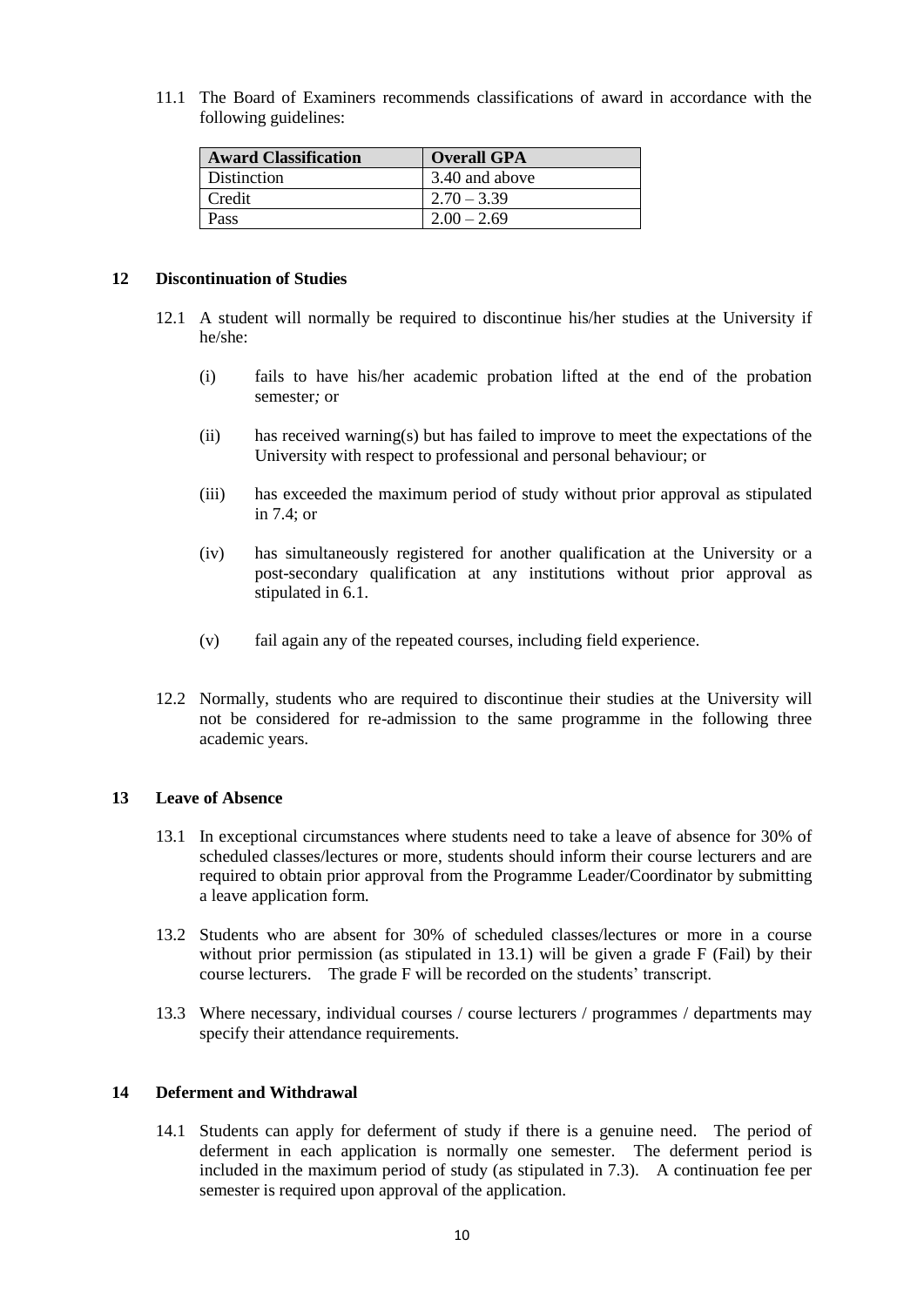14.2 Students who fail to return to the University to resume studies at the end of the approved period of deferment will be considered to have withdrawn from the programme, effective on the day following the deferment period.

# **15 Suspension of Student Activities**

- 15.1 Field Experience Coordinators will report to the relevant Associate Dean to seek his/her approval in consultation with the Director/Co-director of School Partnership and Field Experience to suspend any student immediately from Field Experience/practicum placed by the University, should they and/or school personnel have major concerns about the behaviour of the student on block practice or on other Field Experience/practicum activities. Students of teacher education programmes who demonstrate that they are unsuitable to enter the profession will be prevented from joining Field Experience/practicum or suspended from continuing such activities.
- 15.2 The relevant Associate Dean has the authority to prevent or suspend a student from other activities such as overseas immersion, internship, summer institute and academic exchange if the student, on the report of the Programme Leader/Coordinator, is found to be unsuitable.
- 15.3 Conversely, if an Field Experience Coordinator has strong grounds for concern that a student is experiencing serious bodily or emotional harm on account of the Field Experience/practicum placement, he/she will report this to the relevant Associate Dean for his/her approval to remove the student immediately from the placement school.
- 15.4 The decision of suspension will be relayed in confidence to the relevant programme personnel. If the student is dissatisfied with the decision, he/she can appeal to the relevant Faculty Dean.

## **16 Review of Board of Examiners' Decisions on Discontinuation**

- 16.1 A student who is required to discontinue his/her studies by the Board of Examiners under the General Academic Regulations will be notified by the Secretary of the Board of Examiners immediately after the decision for discontinuation is made, and be advised to
	- (i) send new/additional information he/she might have to the Chairperson of the Board of Examiners for consideration; and/or
	- (ii) ask for an opportunity to present his/her case before the Board of Examiners by the stipulated deadline, if he/she so wishes.
- 16.2 The Chairperson of the Board of Examiners, after consideration of the student's submission, will decide if there are grounds for the case to be re-considered by the Board of Examiners. If the student asks for a hearing before the Board of Examiners, the Chairperson will decide whether to invite the student to appear before the full Board of Examiners, or to form a separate panel to hear the case, if deemed appropriate. The Panel should involve at least the Chairperson of the Board of Examiners or a senior academic staff member nominated by the Faculty Dean/Dean of Graduate School as Chairperson, the Programme Leader/Coordinator, and the relevant teaching staff from the subject department(s).
- 16.3 The Panel, after hearing of the case, will convey its recommendation to the Board of Examiners for the final decision. Depending on the recommendation, the Board of Examiners may make decisions through one of the following ways: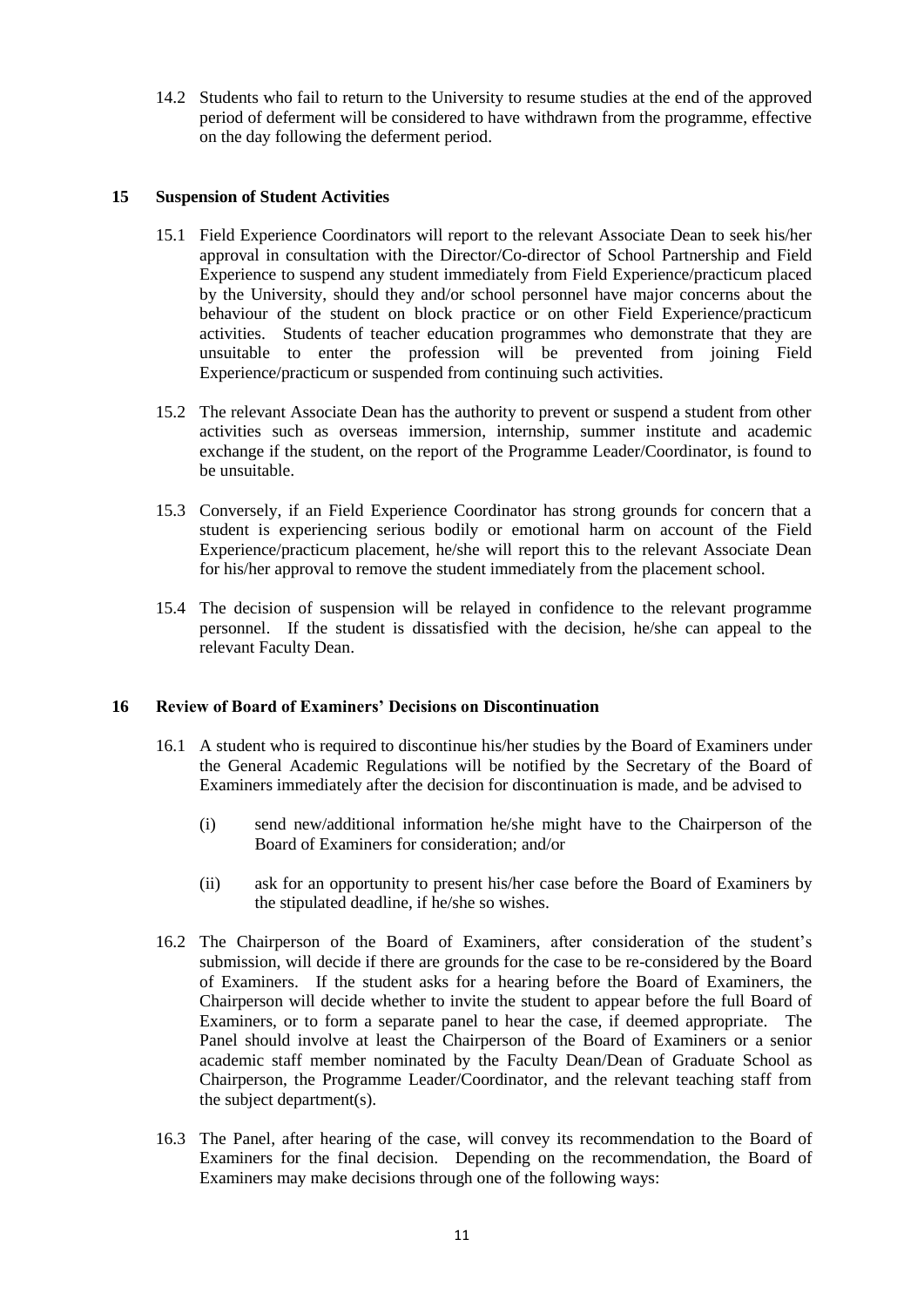- (i) decision by circulation; or
- (ii) a full Board of Examiners meeting to be convened.
- 16.4 The decision of the Board of Examiners will then be conveyed to the student accordingly.
- 16.5 If the student feels that there is perceived injustice in the above procedures governing the review of the decision of the Board of Examiners on discontinuation, he/she can make an appeal to the Students' Appeal Committee following the prevailing procedures stipulated in the Student Handbook. The decision of the Students' Appeal Committee will be final.

#### **17 Dismissal**

17.1 Students who, upon verification, are found to have committed serious violations of the University's regulations or Laws of Hong Kong, will be subject to dismissal by the University immediately after the findings have been substantiated.

#### **18 Academic Honesty**

- 18.1 Students are required to carry out all academic activities honestly and in good faith. Any act that contravenes standards of academic honesty such as plagiarism, impersonation, cheating in examinations and collusion is strictly prohibited by the University.
- 18.2 Any alleged cases of academic misconduct will be handled by the Head of the academic department concerned, who will then conduct a thorough investigation. An investigation report should be sent to the relevant Faculty Dean/Dean of Graduate School who will consider whether there are prima facie grounds for referring the case to the Student Disciplinary Committee for further consideration, decision and action. Any proven act of academic misconduct may result in suspension of studies, postponement of graduation, dismissal from the University or other forms of penalties.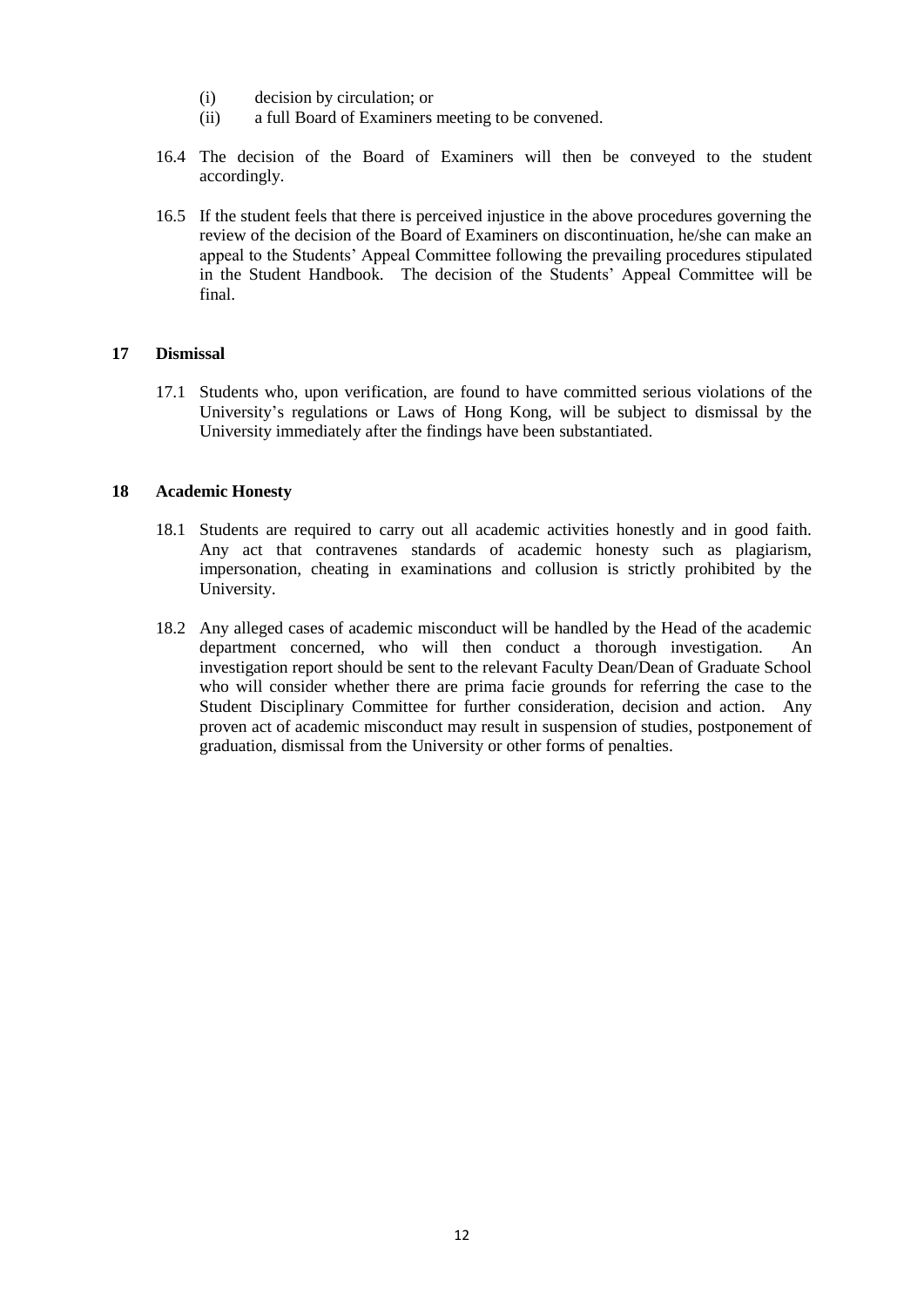| <b>Glossary</b>            |                                                                                                                                                   |                                                                                                                                   |  |
|----------------------------|---------------------------------------------------------------------------------------------------------------------------------------------------|-----------------------------------------------------------------------------------------------------------------------------------|--|
| Academic Board             |                                                                                                                                                   | The major academic forum of the University for the oversight and development of all academic matters of the University.           |  |
| Academic Year/             | An academic year consists of two semesters. Normally, Semester 1 commences in early September and ends in mid December while Semester             |                                                                                                                                   |  |
| Semester                   | 2 starts in early January and ends in June. The last numbered week in each semester is reserved for assessment purposes.                          |                                                                                                                                   |  |
| <b>Advanced Standing</b>   | It may be granted to applicants who have completed a recognized programme at the University or other institutions before admission to a           |                                                                                                                                   |  |
|                            | post-secondary programme.                                                                                                                         |                                                                                                                                   |  |
| Assessment                 | The student's academic performance will be assessed in summative and formative processes, which may include written assignments, portfolios,      |                                                                                                                                   |  |
|                            |                                                                                                                                                   | artifacts, class tests, performance tasks and examinations. Its precise nature will be specified in the course description.       |  |
| <b>Board of Examiners</b>  | The University's board recommends award classifications, determine the remedial work for problem/failure cases and cases of special               |                                                                                                                                   |  |
|                            | circumstances that need special consideration, and decide cases for the discontinuation of studies.                                               |                                                                                                                                   |  |
| Course                     | A course is a unit of study with a particular lecturer or teaching team. Most courses are assigned three credit points.                           |                                                                                                                                   |  |
| Core Course                | The course that must be completed by the students to meet the curriculum requirements.                                                            |                                                                                                                                   |  |
| Course Code                | The code given to a course.                                                                                                                       |                                                                                                                                   |  |
| Course Exemption           | Course Exemption may be granted for courses completed in other institutions for recognized qualifications. The exempted courses will not          |                                                                                                                                   |  |
|                            |                                                                                                                                                   | appear on the student's transcript and will be excluded from the calculation of GPAs.                                             |  |
| Course Lecturer            | Staff delivering the course.                                                                                                                      |                                                                                                                                   |  |
| <b>Course Registration</b> | The enrolment of a student in a course.                                                                                                           |                                                                                                                                   |  |
| <b>Credit Transfer</b>     | Credit Transfer may be granted for courses completed successfully at the University previously or another accredited tertiary institution. The    |                                                                                                                                   |  |
|                            |                                                                                                                                                   | credit points transferred will be counted towards the graduation requirements but will be excluded from the calculations of GPAs. |  |
| Credit Point/Credit        | All programmes of study adopt a credit point system. Credit points show how much the successful completion of a course will contribute to the     |                                                                                                                                   |  |
|                            | qualification of which it is a part. The number of credit points assigned to a course is indicative of the hours of study it requires. One credit |                                                                                                                                   |  |
|                            |                                                                                                                                                   | point should normally be equivalent to 12 hours of teaching and learning activities.                                              |  |
| <b>Elective Course</b>     |                                                                                                                                                   | Any of the courses other than core courses in a programme.                                                                        |  |
| Field Experience           |                                                                                                                                                   | Field Experience is observation of teaching in schools and subsequently teaching practice in schools or other institutions        |  |
| Grade Point Average        | <b>GPA</b>                                                                                                                                        | Students' performance in the programme as a whole or within a prescribed period of time, excluding courses                        |  |
| (GPA)                      |                                                                                                                                                   | without grade point equivalent, will be set out in a Programme GPA. Students' performance in their course of                      |  |
|                            |                                                                                                                                                   | study within a prescribed period of time, excluding courses without grade point equivalent, will be described in a                |  |
|                            |                                                                                                                                                   | Cumulative GPA.                                                                                                                   |  |
|                            | Semester GPA (SGPA)                                                                                                                               | A student's GPA obtained in a semester.                                                                                           |  |
|                            | Year GPA (YGPA)                                                                                                                                   | A student's GPA obtained in an academic year.                                                                                     |  |
|                            | Programme GPA (PGPA)                                                                                                                              | A student's GPA obtained within a programme.                                                                                      |  |
|                            | Cumulative GPA (CGPA)                                                                                                                             | A student's latest overall GPA.                                                                                                   |  |